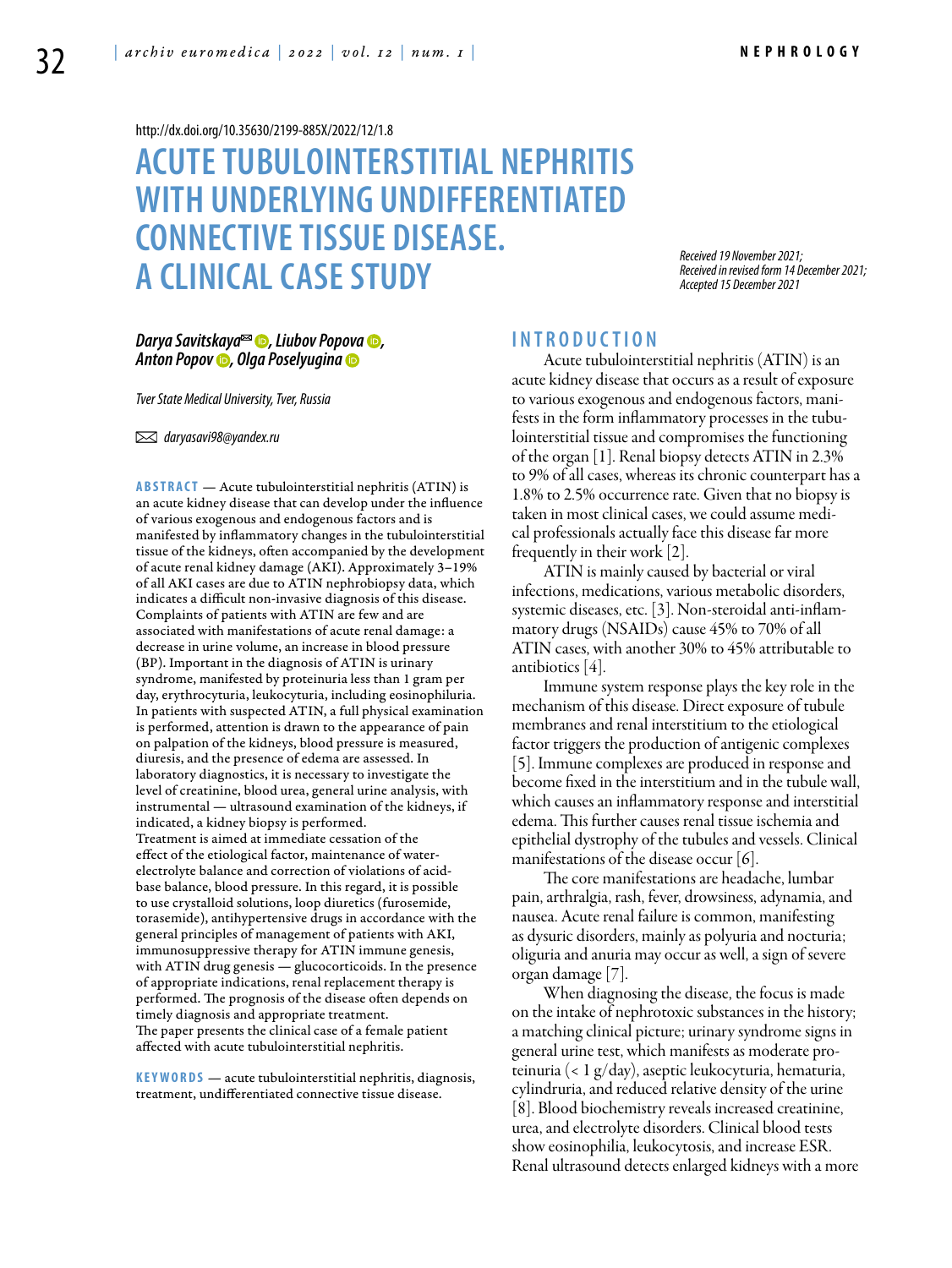echogenic parenchyma. In case the diagnosis is difficult, morphological study of the renal tissue is carried out [9].

Treatment seeks to address the cause, maintain water-electrolyte balance, and adjust the acid-base balance. Glucocorticosteroidscan be used especially effectively when treating ATIN associated with systemic diseases [10]. Renal replacement therapy is used if there are indications. Timely diagnosis and appropriate treatment affect the prognosis.

The goal hereof is to present a clinical case of acute tubulointerstitial nephritis with underlying undifferentiated connective tissue disease.

## **MATERIALS AND METHODS**

The paper overviews state-of-the-art approaches to the diagnosis and treatment of ATIN as discussed in literature; it also analyzes the clinical case of a patient.

#### **R e s u l t s**

Patient G, 22, admitted to the Nephrology Unit of a public hospital in Tver Oblast, the Regional Clinical Hospital in Tver, with complaints of moderate asthenia, frequent headaches, pain in the ankle joints and calf muscles at rest, aggravated by exertion.

Medical history revealed that in June 2020, the patient had survived a laboratory-confirmed coronavirus infection complicated by moderate bilateral polysegmental pneumonia. The patient underwent inpatient treatment at a specialized clinic; her therapy consisted of 1000 mg of azithromycin per day for 7 days, 2.0 g of ceftriaxone per day for 7 days, 5 mg of apixaban per day for 2 weeks, and peroral paracetamol. Discharged from the hospital two weeks later, as X-ray confirmed full recovery from pneumonia.

For several months, she continued to exhibit moderate asthenia and subfebrile temperatures; pain spread across small joints in feet and calf muscles; the patient also reported all-body muscle tremor. For that reason, the patient visited a rheumatologist. The doctor initiated an examination to find a rheumatological disease. The patient was screened for markers of systemic lupus erythematosus, vasculites, rheumatoid arthritis, and other connective tissue diseases that could affect joints and muscles alike. However, all the laboratory markers only showed an increase in the antinuclear factor to 1:160. Thus, undifferentiated connective tissue disease was suspected. For primary therapy, the patient was prescribed 4 mg of methylprednisolone per day (she continues this treatment as of today), which had a positive effect as it alleviated joint pain and eliminated muscle tremor. Therapeutic plasmapheresis was recommended as well. To that end, the patient was admitted to an inpatient clinic.

Anamnesis vitæ showed the patient was a schoolteacher, had no concomitant chronic diseases, bad habits, or allergies to medicines. No burdened family history, no prior surgeries.

General condition was satisfactory as of the time of admission. Normal physique. Normally colored skin of normal humidity, the exposed mucous membranes pink. Peripheral lymph nodes not enlarged, not adhering to the adjacent tissue, palpation painless. Thyroid not enlarged, no peripheral edemas. No visible musculoskeletal pathologies. 18 respiratory movements per minute. Clear pulmonary sound in percussive testing above the lungs. Rattling-free vesicular breathing. The boundaries of relative cardiac dullness unchanged. 80 heartbeats per minute, satisfactory volume, rhythmic. Blood pressure of 130/80 mmHg. Rhythmic and sonorous heat tones. Soft abdomen, no palpation pain in any compartment. Peritoneal irritation symptoms negative. Liver and spleen not enlarged. Regular and formed stool. Kidneys are not palpable. 1.6 l diuresis. Hand joints not swollen, painless, fully motile. Hand strength sufficient. Transverse compression symptom negative. Muscle palpation painless, no muscle asthenia.

The patient went on to undergo inpatient examination. Clinical blood test results were as follows: leukocytes –  $9.48 \cdot 10^9$ /l (mild leukocytosis), erythrocytes  $-4.04 \cdot 10^{12}$ /l, hemoglobin  $-122$  g/l, erythrocyte sedimentation rate (Westergren) — 8 mm/h, leukocyte formula: 72.2% neutrophils, 22.4% lymphocytes, 4.3% monocytes, 0.4% eosinophils, 0.4% basophils, 0.3% immature granulocytes, total leukocytes: 100.0%; neutrophils —  $6.84 \cdot 10^9/1$ , lymphocytes —  $2.12 \cdot 10^9/1$ ; monocytes —  $0.41 \cdot 10^9/$ l, eosinophils —  $0.04 \cdot 10^9/$ l, basophils —  $0.04 \cdot 10^9$ /l; immature granulocytes —  $0.03 \cdot 10^9$ /l.

General urine test showed a low specific weight of 1004 g/cm3 , some turbidity, a light-yellow color, acidic reaction, 2–5 of squamous epithelium in the field of view, 0–1–2 leukocytes in the field of view.

Bacteriological urine testing for flora and antibiotic sensitivity (by seeding): negative.

Blood biochemistry returned normal readings: potassium —  $4.00 \text{ mmol/l}$ , sodium —  $141.0 \text{ mmol/l}$ , venous glucose — 5 mmol/l, total bilirubin — 12.0 μM, direct bilirubin — 1.0 μM, aspartate aminotransferase — 18.4 U/l, alanine aminotransferase —  $25.0$  U/l, total cholesterol  $-4.77$  mM, high-density lipoproteins — 1.39 mM, low-density lipoproteins — 2.78 mM, triglycerides —  $0.67$  mM, protein — 66 g/l, urea — 4.58 mM, creatinine — 74.4  $\mu$ M, glomerular filtration rate of 99.55 ml/min, uric acid — 299  $\mu$ M, albumin  $-43$  g/l, phosphorus  $-2.27$  mmol/l. The kidneys retained their nitrogen excretion function.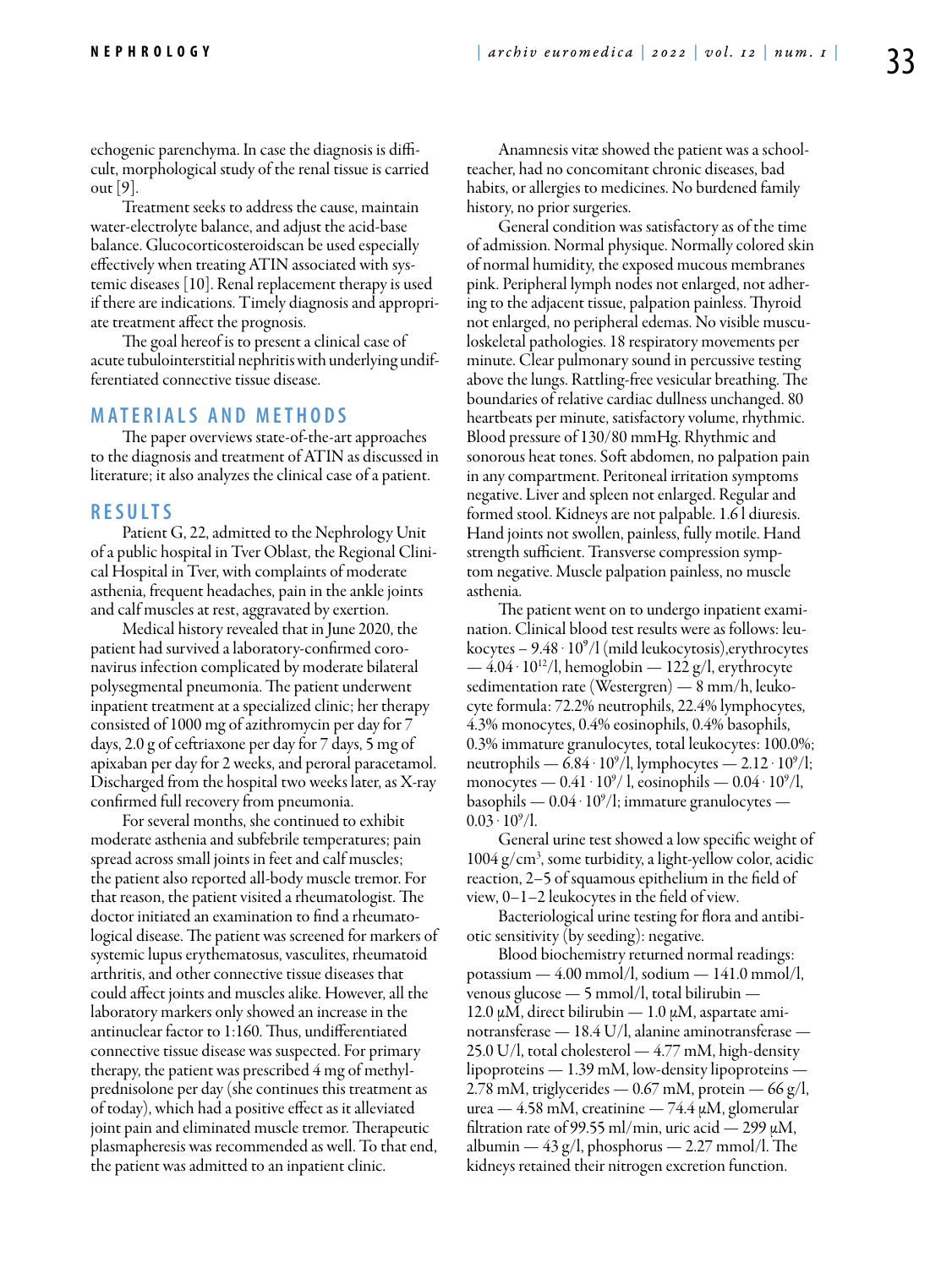Zimnitsky urine test showed concentration failure (hyposthenuria, specific urine weight fluctuating between 1004 and 1009  $g/cm^3$ ), polyuria (3.61 of daily diuresis), and nocturia.

Electrocardiography registered a sinus rhythm at 78 bpm, vertical electrical axis, and signs of sinistroventricular overload.

Kidney ultrasound showed the right kidney to be lowered, as its upper pole was projected 50–55 mm below the diaphragm in lateral recumbent position on the right side. Noteworthy is the increased kidney mobility when changing the body position. Kidney sized 127 mm in length, 43 mm in width. Kidney boundaries clear, with a smooth outline. Traceable 14 to 17 mm thick parenchyma of increased echogenicity. No renal cavity dilations, no concrements detected. Satisfactory acoustic access to the left kidney. Left kidney shape unaltered, lowered slightly less than the contralateral kidney. Kidney sized 128 mm in length, 46 mm in width. Kidney boundaries clear, with a smooth outline. Parenchyma of increased echogenicity and finely granular echostructure, 13 to 16 mm thick. Left-kidney cavities not dilated. No concrements found in the projection of the renal sinus.

Ankle joint X-ray revealed no pathologies. Due to the pandemic, examination by a rheumatologist in the inpatient setting was not an option. The patient was advised to visit the rheumatologist at an outpatient facility after discharge.

With this data in mind, the patient was diagnosed with: Mild tubulointerstitial nephritis as the primary diagnosis. Undifferentiated connective tissue as the secondary diagnosis. Dextral first-degree nephroptosis.

Based on the diagnosis, the patient started a therapy: four sessions of therapeutic plasmapheresis, 4 mg ofmethylprednisolone daily (oral intake), 20 mg of omeprazole twice daily 30 minutes before meals (oral intake).

Treatment continued for 10 days and had a positive effect on the patient: general asthenia decreased, headaches arrested, ankle-joint and calf-muscle pain eliminated. General urine tests showed relative density to have increased to 1018 g/cm<sup>3</sup>, a sign of normalized concentration ability of the kidneys. The patient was discharged and advised to continue to take Canephron, an herbal medication, two pills thrice daily for a month (oral intake) and to be followed by outpatient nephrologist and rheumatologist.

## **D i sc u s s i o n**

In this clinical case, the patient likely survived ATIN caused by undifferentiated systemic connective tissue disease. This diagnosis was reinforced by the acute concentration disorder that the patient had on top of undifferentiated connective tissue disease without bacteriuria. Interestingly, the patient had no pronounced clinical manifestations of nephritis, and the nitrogen excretion function was preserved, i.e., creatinine and urea in blood were within the normal range. Besides, the patient had lower specific urine weight (hyposthenuria, nocturia), which is characteristic of ATIN, but no proteinuria, no altered urinary sediment in urine tests. We can assume that methylprednisolone intake as prescribed due to undifferentiated joint disease contributed to the absence of typical clinical signs of ATIN; moreover, the same medication is effective in pathogenetic ATIN treatment.

We cannot be certain, however, whether coronavirus and two courses of antibiotics that the patient had to take due to her bilateral pneumonia contributed to the damage of the renal tubulointerstitial system. Undoubtedly, the patient has to be thoroughly examined by a rheumatologist; dynamic follow-up and monitoring of test results are now crucial, as they might help differentiate the connective tissue disease.

In general, timely diagnosis and early treatment helped recover from ATIN. This clinical case is an example of atypical ATIN progression, and it shows how a concomitant pathology, and its treatment could affect the clinical signs of the kidney disease.

We assume this report to be of use for doctors in any field, especially for those in primary care.

#### **R e f e r e n ce s**

- 1. KDIGO, AKI. (2012). Work Group: KDIGO clinical practice guideline for acute kidney injury.Kidney IntSuppl 2.1, 1–200.
- 2. BATYUSHIN, M.M., ET AL. (eds.). (2021). Clinical guidelines. Tubulointestitsial kidney diseases.Moscow. Retrieved from: https://rusnephrology.org/wp-content/uploads/2021/02/tubulointerstitial.pdf.
- Lewington, A&Kanagasundaram, S. (2011). Renal association clinical practice guidelines on acute kidney injury.Nephron Clinical Practice, 118, Suppl. 1, c349–c390.
- DENNIS, G. MOLEDINA&PERAZELLA, M.A. (2018). Treatment of Drug-Induced Acute Tubulointerstitial Nephritis.Clinical Journal of the American Society of Nephrol, 13(12), 1785–1787. DOI: https://doi. org/10.2215/CJN.12001018
- 5. SHILOV, YE.M., ET AL. (EDS.). (2016). Nephrol-<br>ogy. Clinical guidelines.Moscow: GEOTAR-Media. Retrieved from: http://www.rosmedlib.ru/book/ ISBN9785970437148.html.
- 6. Li, C., Su, T., Chu, R., Li, X., &Li, Y. (2014). Tubulointerstitial Nephritis with Uveitis in Chinese Adults.Clinical Journal of the American Society of Nephrol, 9(1), 21–28. DOI: https://doi.org/10.2215/ CJN.02540313